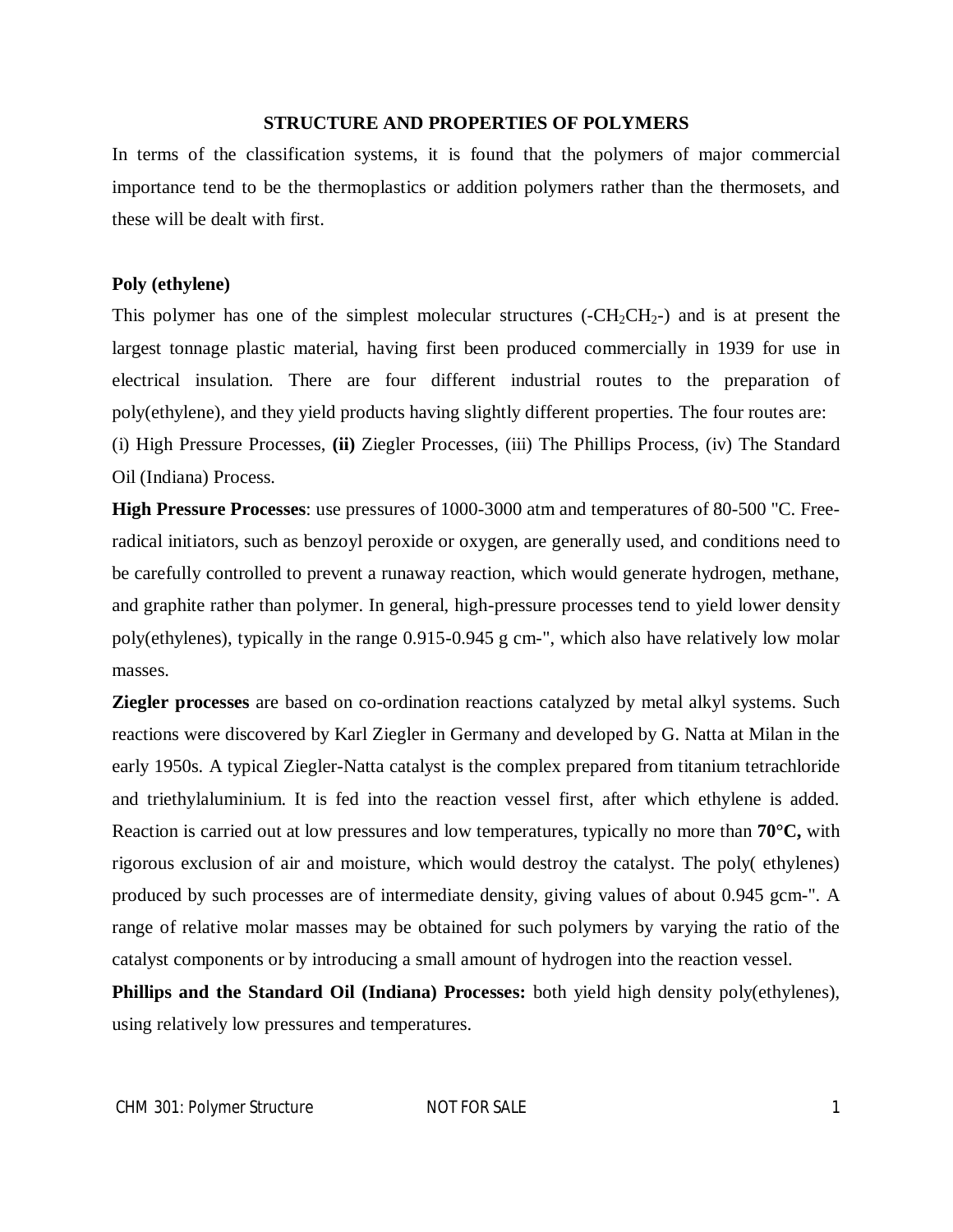## **Poly (propylene)**

This polymer, which has the structure  $[-CH_2CH(CH_3)-]$ , arose as a commercial material following the work of Natta on catalysts for the preparation of high relative molar mass polymers from alkenes. Following his work on the polymerisation of ethylene, Natta showed in 1954 that it was possible to prepare analogous polymers of propylene. Commercial exploitation followed rapidly, and poly(propy1ene) was first marketed in 1957. When poly(propy1ene) was first made, it was found to exist in two possible forms. One was similar to poly(ethylene), but had greater rigidity and hardness; the other was found to be amorphous and of little strength. The first of these is now known to be isotactic, that is with a regular stereochemistry at each alternating carbon atom. The other is now known to be atactic, that is with a random distribution of different stereochemical arrangements at each methyl-bearing carbon atom.

Commercial poly(propylene) is usually about 90-95% isotactic and is very similar to poly(ethy1ene) with the following exceptions: (i) It has a lower density (0.90 gcm-'). (ii) It has a higher softening point and hence can be used at higher temperatures. For example, it is used to make kettles, generally of the jug-type of design, and it is found to be well able to withstand the effects of exposure to boiling water. (iii) It is not susceptible to environmental stress cracking. (iv) It is more readily oxidised. This is a consequence of the relatively readily fragmented tertiary C&H bond within the molecule. Another interesting property of isotactic poly( propylene) is that it can be repeatedly flexed without causing weakness. Hence it is used for one-piece mouldings, such as boxes for card indexes, which can be used over many years without damage.

## **Poly (methyl methacrylate) - PMMA**

This polymer, whose name is often abbreviated to PMMA, is the most important of the commercial *acrylic* polymers. These polymers are formally derived from poly (acrylic acid), [-  $CH_2CH(CO_2H)$ -]. In the case of PMMA, this derivation can be thought of as coming about by replacement of the tertiary hydrogen atom by a methyl group,  $CH_3$ , and by esterification of the carboxylic acid group with methanol,  $CH<sub>2</sub>OH$ .

Commercially PMMA is becoming relatively less important as time passes. PMMA does, though, retain certain uses, including interestingly as the material from which plastic dentures are manufactured. PMMA is a transparent, glassy material, which is known from X-ray studies to be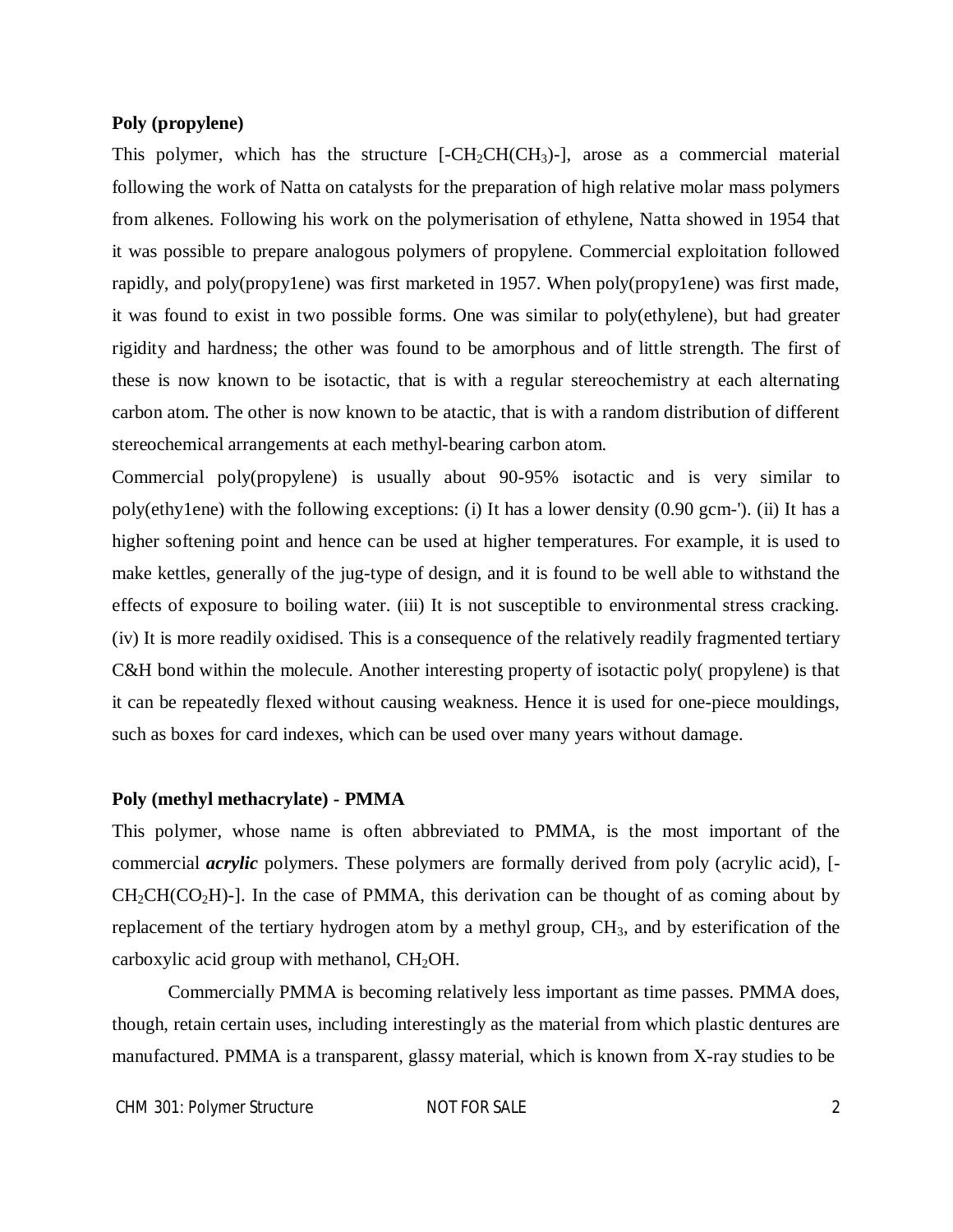

amorphous at the molecular level. It is clearly polar, as is shown by its poor insulating properties relative to poly(ethy1ene) and its solubility in solvents such as ethyl propanoate and trichloroethane. The main applications for PMMA arise from the combination of its transparency and its good outdoor weathering properties. These are coupled with reasonable toughness and rigidity, *so* that PMMA is a useful material in a range of glazing applications. For example, it is used for display signs, street lamp fittings, and ceiling lights in factories and offices. It is also the standard material for automobile rear lamp housings.

#### **Poly (styrene)**

Poly(styrene) is a polymer which finds widespread use in the developed world on account of its desirable properties, combined with its relative cheapness. Among its features are excellent colour range, transparency, rigidity, and low water absorption. The monomer, styrene, is a derivative of benzene, vinyl benzene .



It is a colourless, mobile liquid that polymerises readily. The first report of the polymerisation reaction came in 1839, when E. Simon described the transformation of what was then called 'styrol'. He believed he had oxidised the material and called the product styrol oxide. Later, when it was realised that it contained no oxygen, the product became known as metastyrene. The polymer is based on a simple head-to-tail arrangement of monomer units and is amorphous, since the specific position of the benzene ring is somewhat variable and hence inhibits crystallisation.

*CHM 301: Polymer Structure NOT FOR SALE* 3 Despite its generally desirable properties, for many applications it is considered too brittle. Because of this, a number of approaches have been made to modify the mechanical properties of poly(styrene). The most successful of these have been (i) copolymerisation and (ii)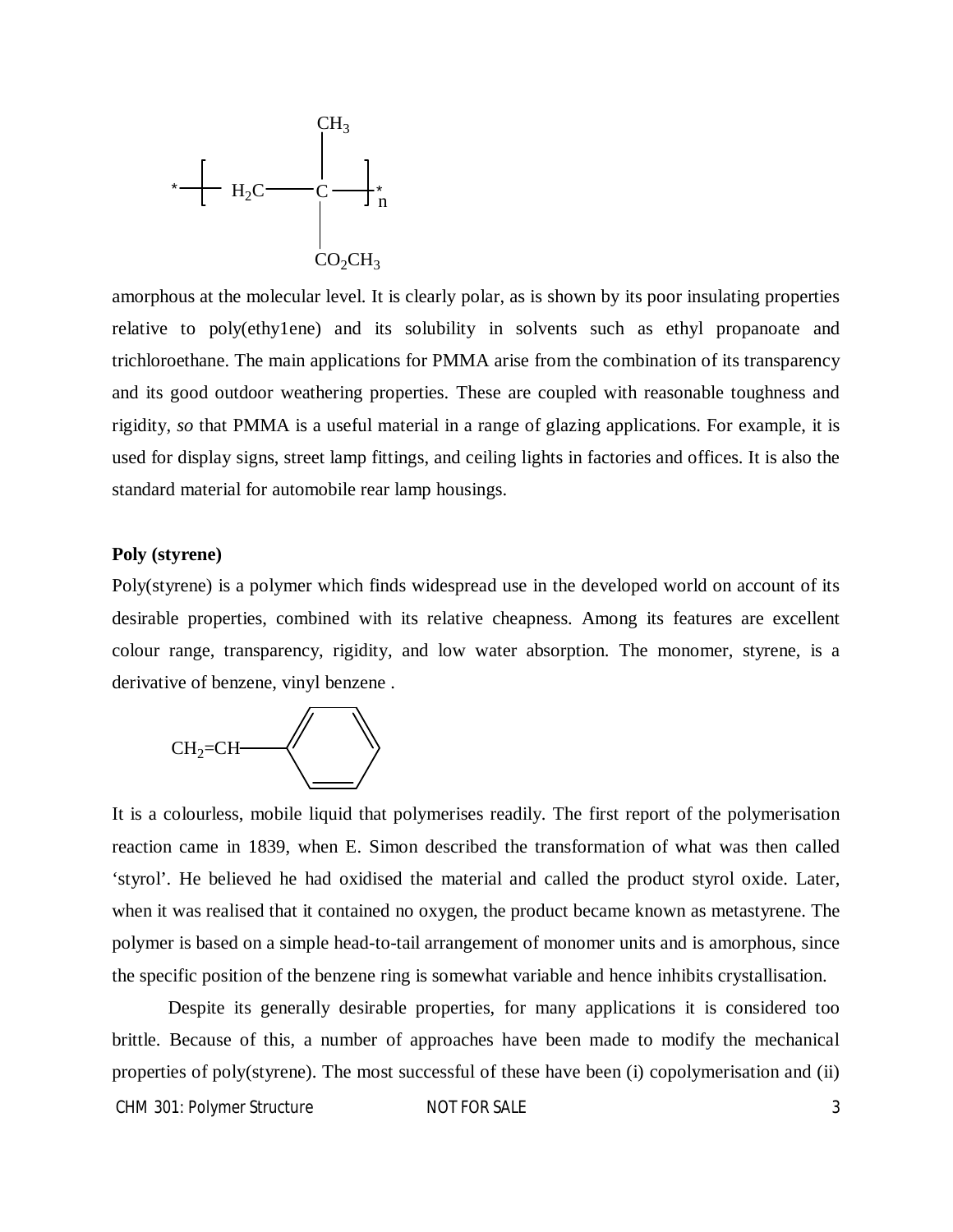the addition of rubbery fillers. A very large number of different copolymers of styrene have been produced and sold commercially. Among the most successful have been those polymers also containing butadiene. At the appropriate ratio of monomers, these copolymers behave as synthetic elastomers, known as styrene- butadiene rubber, SBR. Another important group of materials are the terpolymers of acrylonitrile, butadiene, and styrene, ABS. A large range of ABS materials can be made by varying not only the ratios of the three monomers but also the precise conditions of manufacture. ABS materials generally have high impact strength and can be readily moulded to give articles of good surface finish.

The alternative approach to producing strengthened styrene polymers is to use rubbery fillers. Such materials are known as high-impact poly(styrenes) , a name which reflects their improved mechanical properties. They are typically prepared by dissolving the rubber in the styrene monomer, followed by polymerization of the styrene in the usual way. The process gives a blend containing not only rubber and poly(styrene), but also small amounts of graft copolymer, comprising short poly (styrene) side chains attached to the molecules of the rubber. The overall effect of using this approach is to give materials with much better impact strengths than pure poly(styrene).

Lastly, the polymerisation of styrene is used for crosslinking unsaturated polyesters. Typically a polyester is produced which contains double bonds. Such a resin, known as a prepolymer, is then mixed with styrene to give a viscous solution, and this solution is then worked into a glass fibre mat. The resulting composite material develops its final properties by polymerization of the styrene, which essentially undergoes homopolymerisation, but also incorporates the occasional double bond from the prepolymer molecule. This gives a large, threedimensional network, intertwined with the glass reinforcement. The composite material has excellent properties and is widely used for boat hulls, shower units, and baths.

#### **Poly(viny1 chloride), PVC**

Poly(viny1 chloride) is the widely accepted trivial name for poly( l-chloroethene) and, in terms of worldwide production, is one of the three most important polymers in current use, the other two being poly(ethy1ene) and poly(styrene). PVC: has numerous uses, including cable insulation, packaging, and toys.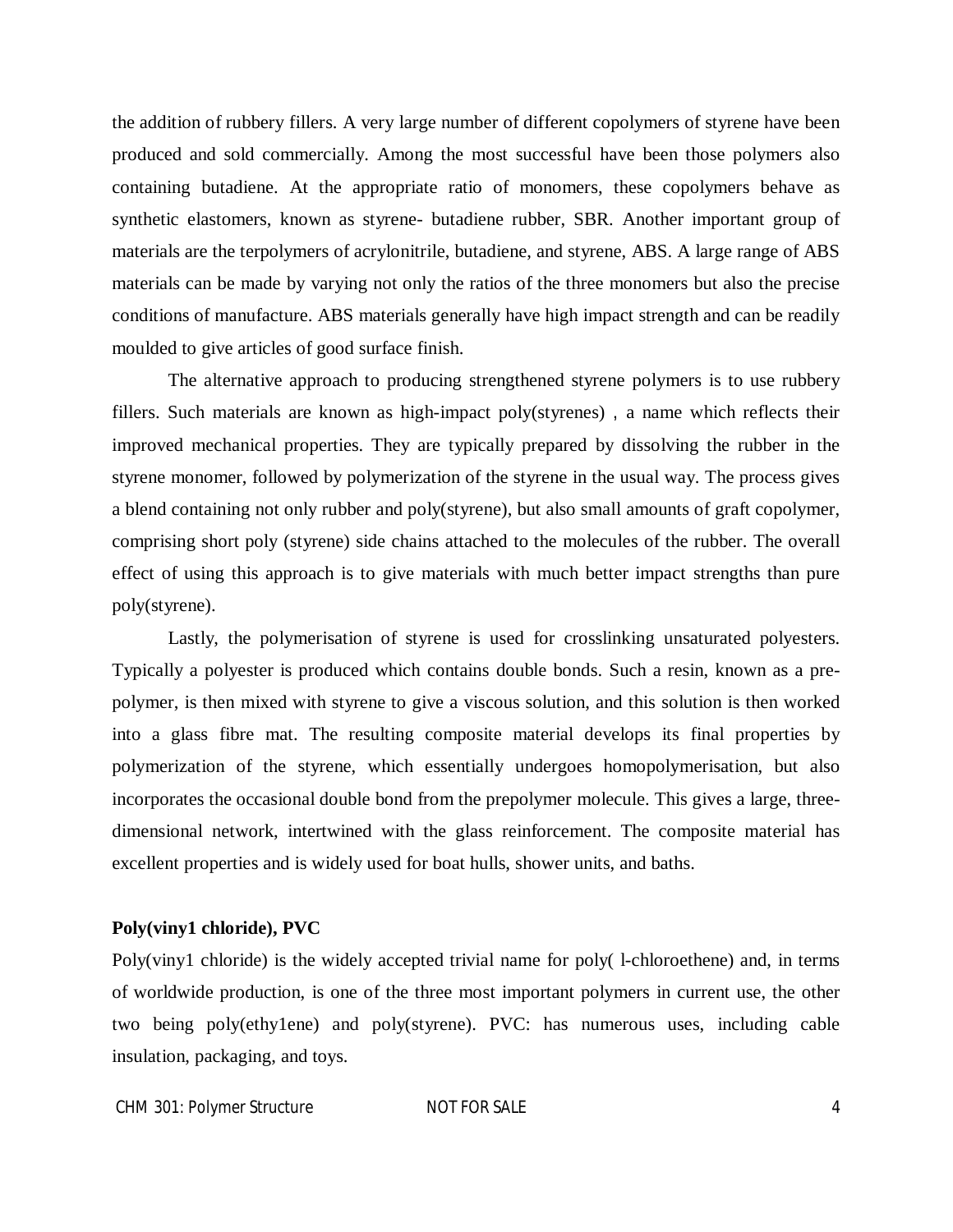PVC has been shown to have a head-to-tail structure. Typical experimental evidence for this is that when dissolved in dioxin and treated with zinc dust, it undergoes a Wurtz-type reaction to yield a product containing a small amount of chlorine and no detectable unsaturation. The alternative possible structure, the head-to-head arrangement, would yield unsaturated sites where adjacent chlorine atoms had been removed.

$$
-CH2-CH-CH-CH2- H2- H2- CH2- CH2- CH2- CH2- CH2- CH2- CH2- CH2- CH2- CH2- CH2- CH2- CH2- CH2- CH2- CH2- CH2- CH2- CH2- CH2- CH2- CH2- CH2- CH2- CH2- CH2- CH2- CH2- CH2- CH2- CH2- CH2- CH2- CH2- CH2- CH2- CH2- CH2- CH2- CH2- CH2- CH2- CH2- CH2- CH2- CH2- CH2- CH2- CH2- CH2- CH2- CH2- CH2- CH2- CH2- CH2- CH2- CH2- CH2- CH2- CH2- CH2- CH2- CH2- CH2- CH2- CH2- CH2- CH2- CH2- CH2- CH2- CH2- CH2- CH2- CH2- CH2- CH2- CH2- CH2- CH2- CH2- CH2- CH2- CH2- CH2- CH2- CH2- CH2- CH2- CH<
$$

Uncompounded PVC is colourless and rigid, and possesses poor stability towards heat and light. Indeed, PVC is certainly the least stable of the high tonnage commercial polymers. Exposure to either light or heat at temperatures well below the softening point brings about a number of undesirable changes. Initially discoloration is apparent, as the polymer becomes yellow and passes progressively through deep amber to black on increasing time of exposure. At the same time the material becomes increasingly brittle. These changes are caused by the polymer undergoing dehydrochlorination, i.e loss of HCl from along the backbone. Such loss is autocatalytic, and may continue until there are only traces of chlorine left in the macromolecule. It has the effect of reducing molecular flexibility and of allowing absorption of light at the visible part of the electromagnetic spectrum. These alterations in the molecular features lead to the observed changes in the properties of the bulk polymer. In order to fabricate articles from PVC, and then use them in locations where they will be exposed to sunlight, it is necessary to add stabilisers at the compounding stage. A large number of chemicals have been used as stabilisers for PVC, including lead soaps, barium and cadmium laurates, and organotin compounds such as tin di-iso-octylthioglycollate. These latter compounds, the organosulfurtins, are relatively expensive but are used where good clarity and freedom from colour are important in the final compounded PVC. The mechanisms of degradation and the mode of action of the various PVC stabilisers have both been widely studied. Often at least one aspect of their operation is some sort of reaction with the first trace of hydrogen chloride evolved. This removes what would otherwise act as the catalyst for further dehydrochlorination, and hence significantly retards the degradation process. In addition, many stabilisers are themselves capable of reacting across any double bonds formed, thereby reversing the process that causes discoloration and embrittlement.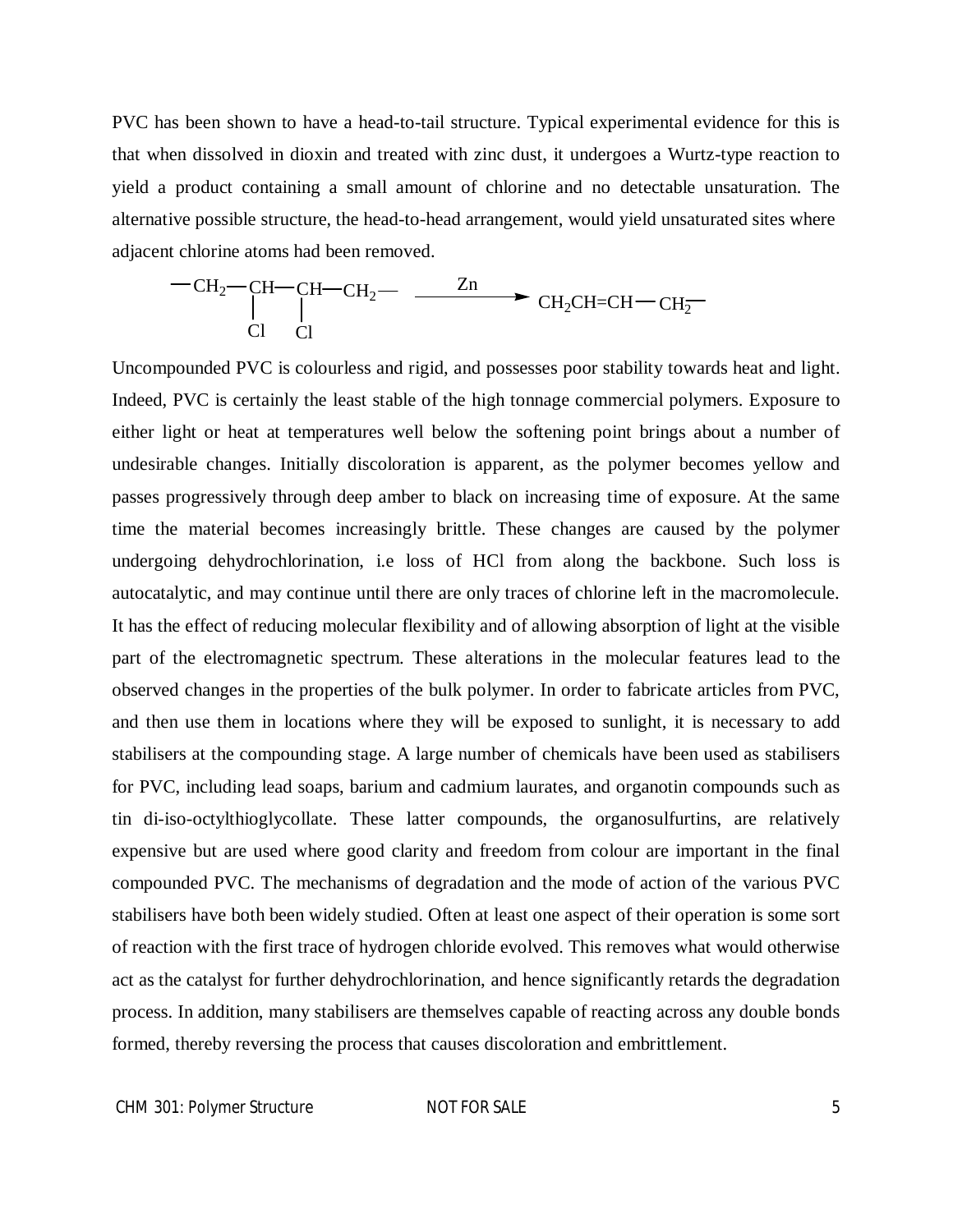#### **The Nylons**

The name Nylon was given by the Du Pont company of America to their first synthetic condensation polymer formed by the reaction of difunctional acids with difunctional amines. It had been made as part of the fundamental programme of W. H. Carothers to investigate the whole topic of polymerisation. The term has gradually been extended to other related polymers. These materials are strictly polyamides, but this term includes that otherwise distinct class of natural macromolecules, the proteins. The term nylon is retained for its usefulness in distinguishing synthetic polyamides from the broader class of such polymers. As mentioned, nylons are condensation or step polymers and, because of this, they are different from all of the other commercially important polymers described *so* far. The nylons are distinguished from each other by a numbering system based on the number of carbon atoms in the starting materials. Thus, nylon **6,6,** which was first prepared in **1935** and is still the major commercial nylon, is prepared by reaction of hexamethylenediamine (six carbon atoms) with adipic acid (six carbon atoms).

 $nH_2N(CH_2)NH_2$  +  $nHOOC$  (CH<sub>4</sub>)COOH  $\longrightarrow$   $HN_2[(CH_2)_6NHCO(CH_4)CO]n$  +  $(n-1)H_2O$ Similarly nylon **6,10** is prepared from hexamethylenediamine and sebacic acid (ten carbon atoms). Certain nylons are designated not by two numbers, but by a single number; these are the nylons prepared from a single starting material. Such a starting material can be either a longchain amino acid, such as u-aminodecanoic acid (eleven carbon atoms) which undergoes selfcondensation to yield nylon **11,** or a closed ring amide-type compound, known as a lactam, which will undergo a ring-opening reaction to yield a polymer. This is the method by which nylon 6 is prepared from caprolactam (six carbon atoms) and nylon 12 is prepared from dodecyllactam (twelve carbon atoms). The latter reaction may be represented by the equation shown below:

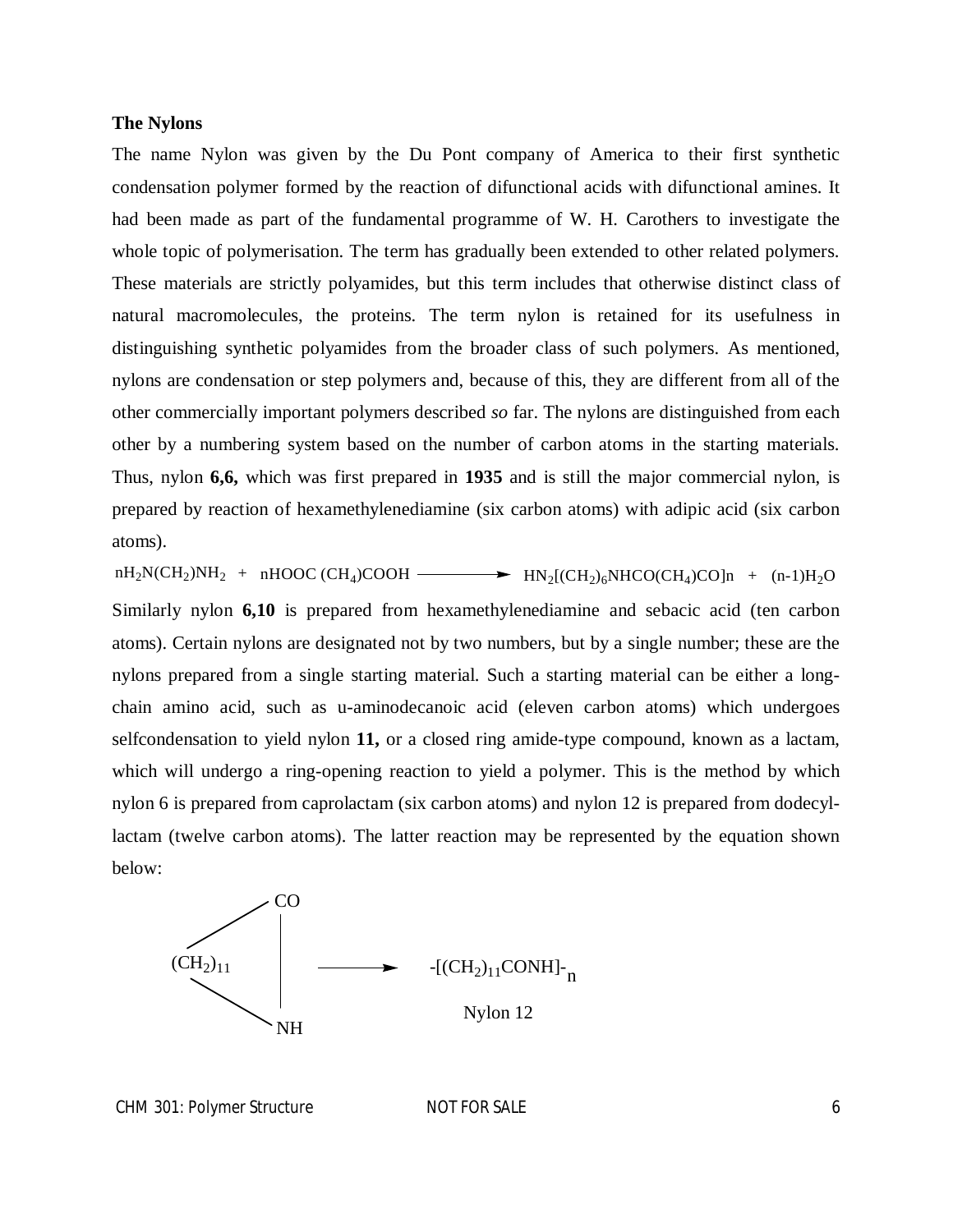The various nylons tend to have similar physical properties. These include high impact strength, toughness, flexibility, and abrasion resistance. Also, because of the linear structure, they form excellent fibres. This was the basis of the early commercial success of nylon 6,6. Commercial production of fibres of nylon 6,6 began in 1938, and two years later nylon stockings became generally available in the USA. As is well known, they were a huge success, and became highly fashionable during the years of World War II.

Nylons tend to show very good resistance to organic solvents, and also to fuels and oils. They are, however, readily attacked by concentrated mineral acids at room temperature and by alkalis at elevated temperatures. Nylons 6,6 and 6 are the ones usually employed as textile fibres. Where individual monofilaments are used, such as in brushes, sports equipment, or surgical sutures, nylons 6,lO and 11 tend to be used, because of their greater flexibility and water resistance. All nylons can be injection moulded and the resulting articles have found widespread use in engineering applications, such as bearings and gears.

## **Epoxy Resins**

These polymers are based on the three-membered heterocyclic system either as the epoxy or oxirane ring.



For commercial application, diepoxides such as those derived from bisphenol A are employed, and they are cured via ringopening crosslinking reactions, into which the epoxy group enters readily. Bisphenol A is so-called because it is formed from two moles of phenol and acetone



*CHM 301: Polymer Structure NOT FOR SALE* 7 A variety of reagents can bring about these ring openings, including amines and anhydrides used in stoichiometric amounts,or Lewis acids such as SnCl, and Lewis bases such as tertiary amines,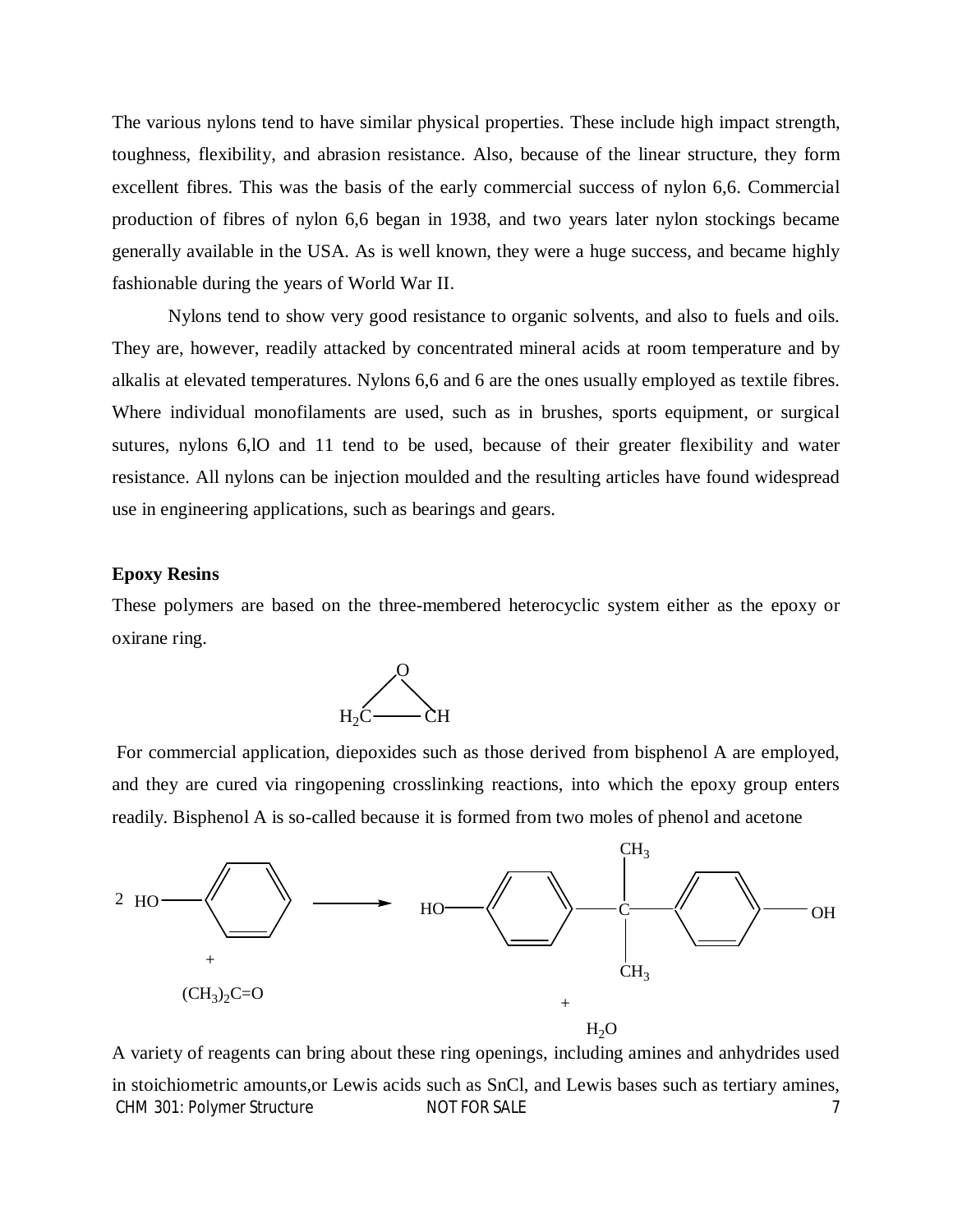used in catalytic amounts. The crosslinking reactions are illustrated below, and they demonstrate that, in principle, only a trace of curing agent is necessary to bring about cure of epoxy resins. Selection of curing agent depends on various considerations, such as cost, ease of handling, pot life, cure rates, and the mechanical, electrical, or thermal properties required in the final resin.



Epoxy resins are relatively expensive, but despite this, they are firmly established in a number of important applications. These include adhesives, protective coatings, laminates, and a variety of uses in building and construction.

#### **Amino Resins**

Amino resins are those polymers prepared by reaction of either urea or melamine with formaldehyde. In both cases the product that results from the reaction has a well crosslinked network structure, and hence is a thermoset polymer. The structures of the two parent amino compounds are shown below:



Melamine

The initial step of the polymerisation process is reaction of the amine groups with formaldehyde to generate methylol units.

 $-NH_2$  + HCHO  $\longrightarrow$  -NHCH<sub>2</sub>OH

Further heating of the polymer then leads to a variety of reactions. For example, the methylol groups can undergo self-condensation.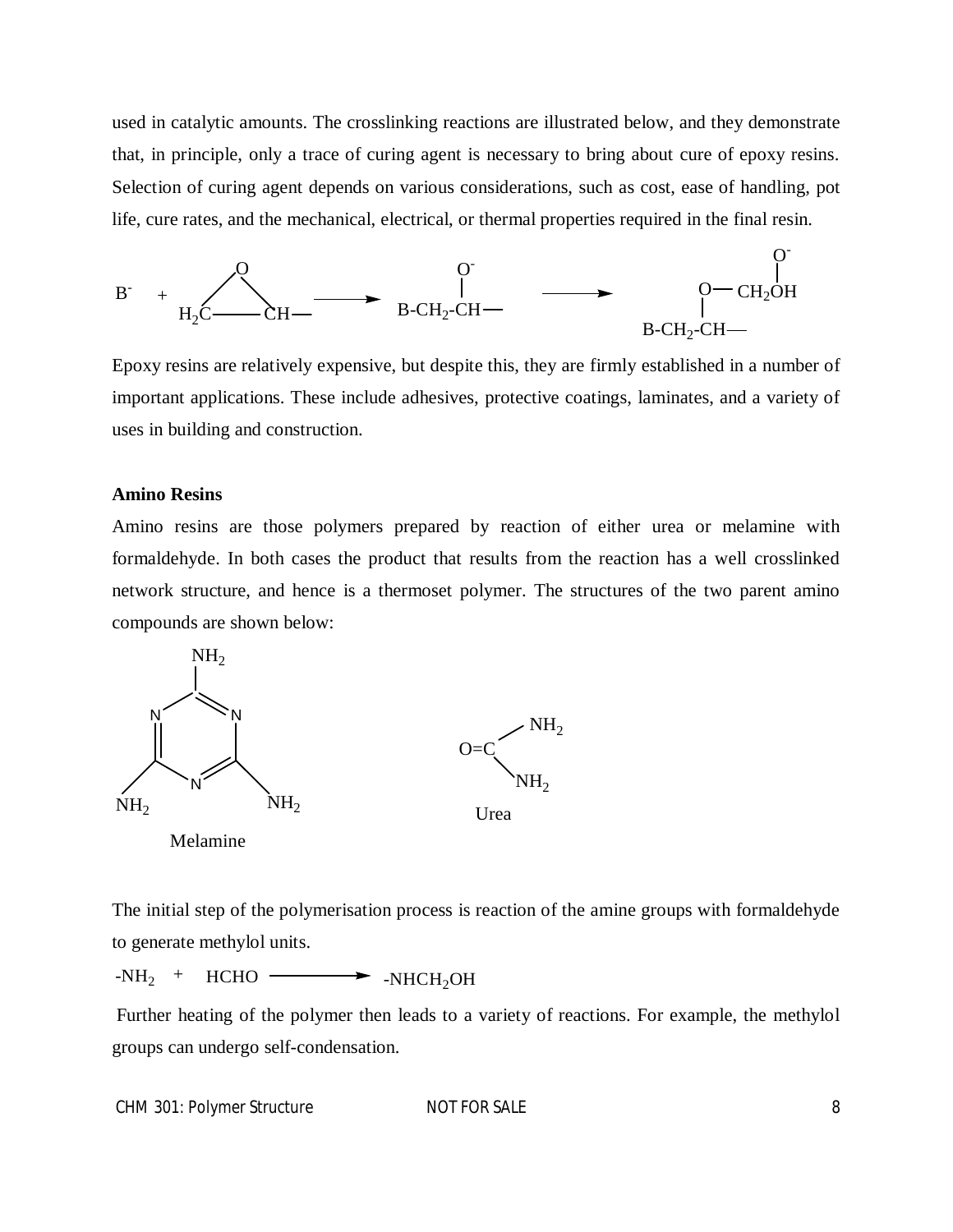$-HICH<sub>2</sub>OH$ <sup>-</sup>  $NH_2OCH_2NH^ +$  H<sub>2</sub>O

Alternatively the methylol groups can react with further amino groups, also evolving a molecule of water in what is another condensation reaction.

 $-H_2OH + H_2N^ \longrightarrow$   $-H_2OCH_2NH^ +$   $H_2O$ 

Unlike phenol-formaldehyde polymers, the amino resins are not themselves deeply coloured, but are of a naturally light appearance. They can be easily pigmented to give a variety of shades, which leads to application in uses where good appearance **is** highly valued, for example in decorative tableware, laminated resins for furniture, and modern white electrical plugs and sockets. When crosslinked, amino resins are very resistant to most organic solvents, though they tend to be attacked by both acids and alkalis. Urea-formaldehyde polymers are more susceptible to attack than those prepared from melamine and formaldehyde.

## **Poly( tetrafluoroethylene)** , PTFE

This polymer is the completely fluorine-substituted analogue of poly(ethy1ene) ie.  $[-CF_2CF_2-]$ The amount of this polymer produced commercially is very small compared with the output of many other synthetic polymers, but it has a number of important specialised uses and so is worth considering briefly. PTFE is a white solid with a waxy appearance. It is very tough and flexible, with a good electrical insulation properties. The surface energy and coefficient of friction are both very low, the latter being the lowest of any solid. The combination of low surface energy and low coefficient of friction cause PTFE to have excellent non-stick characteristics, a feature which underlies many of the everyday uses of this polymer. In addition to its unique mechanical properties, PTFE has excellent chemical resistance to a very wide range of reagents, with the exception of molten alkali metals and fluorine. There is no known solvent for PTFE.

PTFE is a linear polymer of the addition type, formed by polymerisation of the unsaturated monomer tetrafluoroethylene, CFFCF~. Despite the fact that this structure ought to impart thermoplastic character to the polymer, PTFE does not show conventional melting behaviour. It does not apparently liquify on heating, nor does it give a melt that will flow. Instead it forms a high-viscosity translucent material which fractures rather than flows when an appropriate force is applied.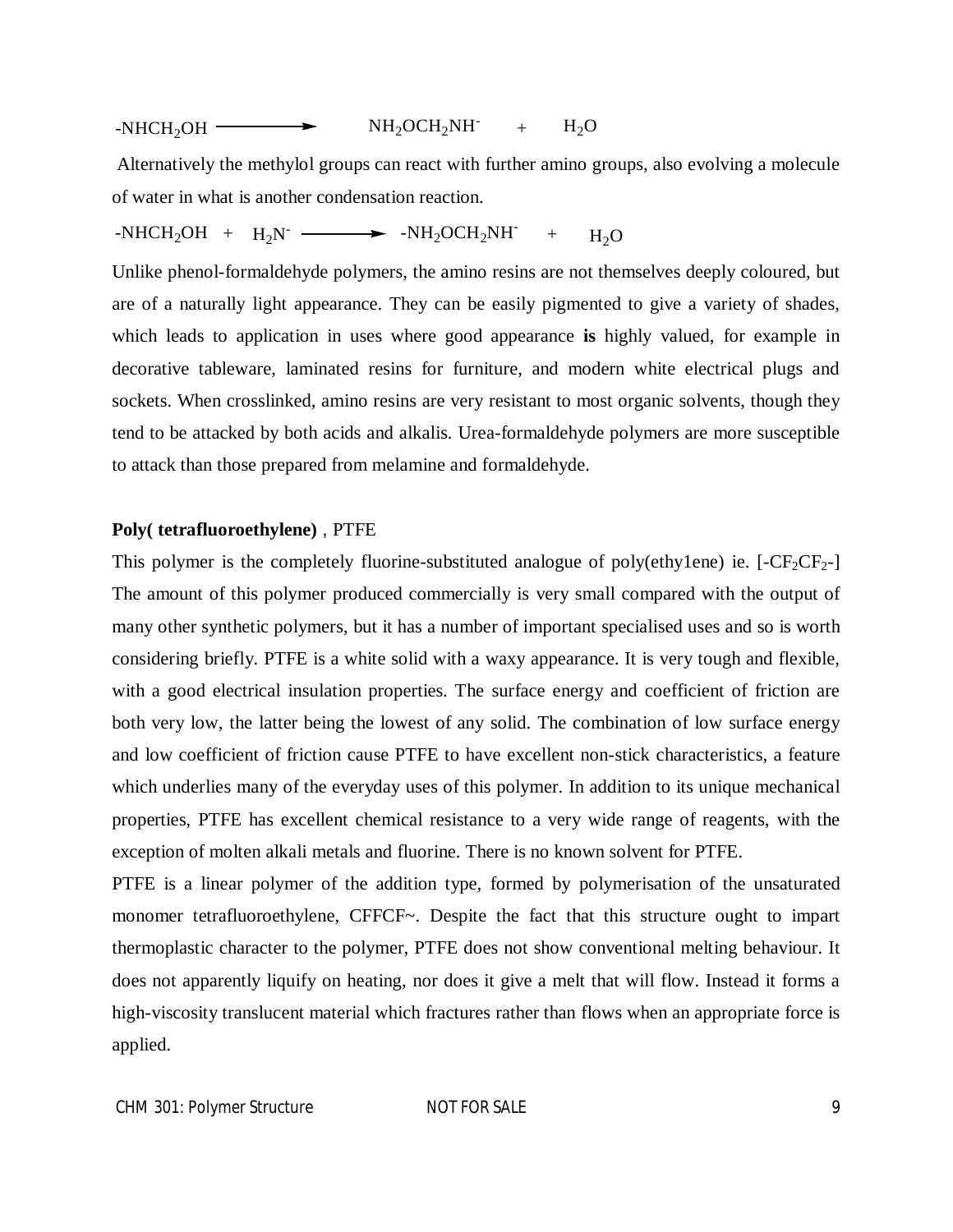Because PTFE cannot be dissolved or melted, there are problems with fabricating articles out of the polymer. These are overcome by using a technique similar to powder metallurgy, in which granular particles are fused under high pressures and temperatures. The main domestic use for PTFE is on non-stick utensils such as frying pans. Industrially, the polymer is used for gaskets, pump parts, and laboratory equipment.

## **Polyurethanes**

'Urethane' is the name given to the functional group formed from the reaction of an isocyanate group with a hydroxy-group

# $-$ N=C=O + HO  $\longrightarrow$  NHCOO

Polyurethanes are thermoset polymers formed from di-isocyanates and polyfunc tional compounds containing numerous hydroxy- groups. Typically the starting materials are themselves polymeric, but comprise relatively few monomer units in the molecule. Low relative molar mass species of this kind are known generally as *olzgows.* Typical oligomers for the preparation of polyurethanes are polyesters and polyethers. These are usually prepared to include a small proportion of monomeric trifunctiona1 hydroxy compounds, such as trimethylolpropane, in the backbone, so that they contain pendant hydroxyls which act as the sites of crosslinking. A number of different di-isocyanates are used commercially. The major use of polyurethanes is as rigid or flexible foams. The rigid polyurethanes have a variety of uses, including insulating material for filling cavity walls of houses. Flexible polyurethanes have been widely used in soft furnishing. They suffer from the considerable disadvantage that they burn easily with a very smokey and toxic flame, which has led to severe problems in accidental domestic fires. The use of these materials for this purpose is now declining.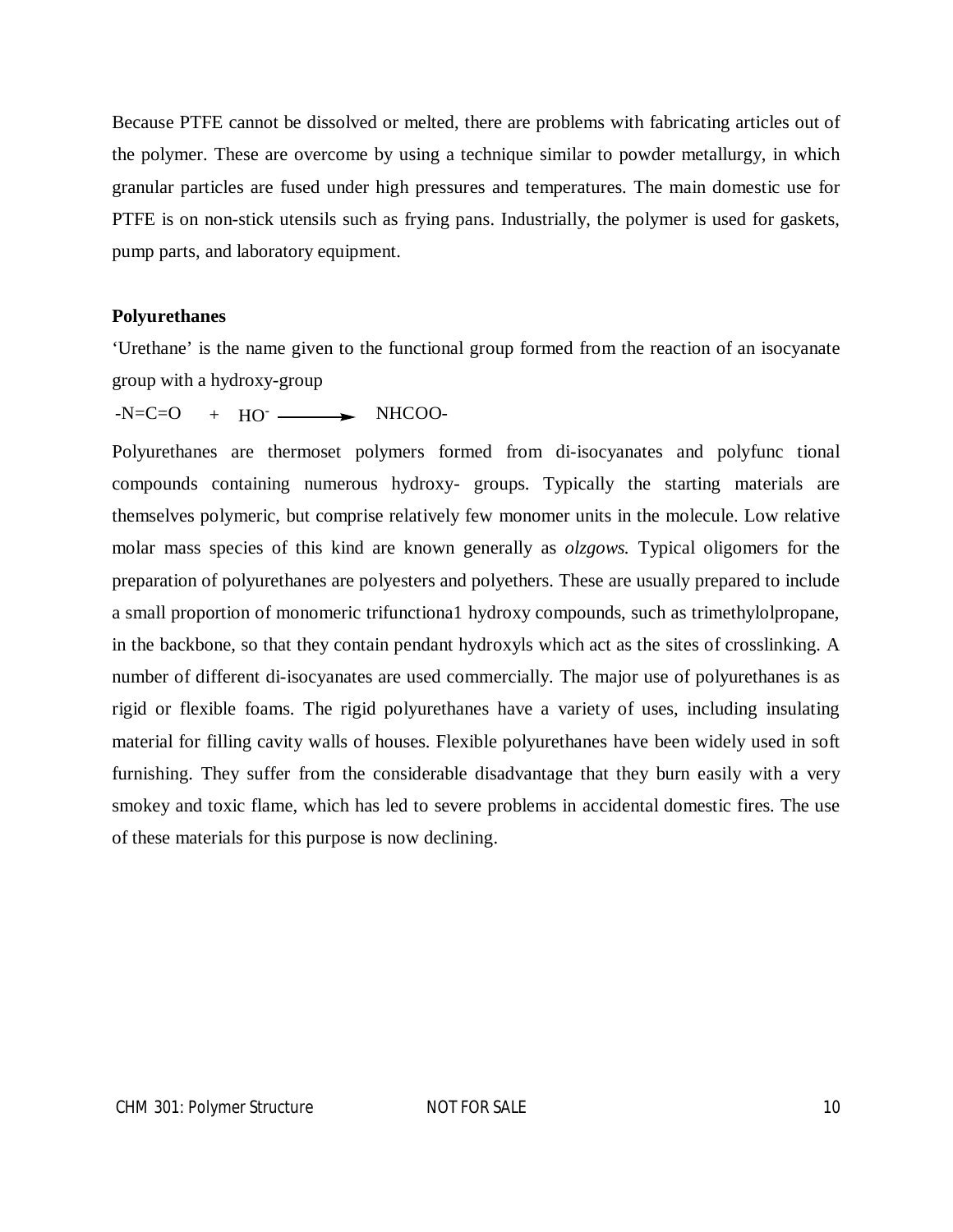#### **Naturally Occurring Polymers**

There are a number of naturally occurring polymers which find technical application, including cellulose and its derivatives, starch, and rubber. In addition, a number of important biological materials, most notably the proteins, are made up of macromolecules.

#### **Cellulose**

This is a very widely available polymer, since it is the main component of the cell walls of all plants. It is a carbohydrate of molecular formula  $(C_6H_{10}O_5)_n$  where *n* runs to thousands. The cellulose 'monomer' is D-glucose, and the cellulose molecules are built up from this substance, effectively by condensation and removal of the elements of water. D-Glucose itself is highly soluble in water, but cellulose is not. This is essentially a kinetic phenomenon; the hydroxygroups in cellulose would, in principle, readily form hydrogen bonds with water molecules, and hence the cellulose macromolecule would be carried off into aqueous solution. But these hydroxy-groups interact with neighbouring cellulose molecules, making it impossible for water molecules to penetrate, or solvate, the individual molecules. Cellulose will, however, dissolve in aqueous ammoniacal cupric hydroxide,  $Cu(NH3)_{4}(OH)_{2}$ 

Cellulose is a linear polymer. Despite this, it is not thermoplastic, essentially because of its extensive intermolecular hydrogen bonding which never allows the molecules to move sufficiently for the polymer to melt. Cellulose may be solubilised by treatment with sodium hydroxide and carbon disulfide. It can be regenerated by acidification of the solution. This is the basis of the production of regenerated cellulose fibre, so-called 'viscose rayon', which is a major textile fibre. The technique is also used for the production of continuous cellulose-derived film, so-called 'cellophane' (from 'cellulose' and 'diaphane', the latter being French for transparent). Cellulose is also commercially modified by acetylation to produce a material suitable for X-ray and cine film. Commercially cellulose ethers are also prepared, such as methylcellulose. This material is water-soluble and gives a highly viscous solution at very low concentrations. Hence it is widely used as a thickener in latex paints and adhesives, in cosmetics and for coating pharmaceutical tablets.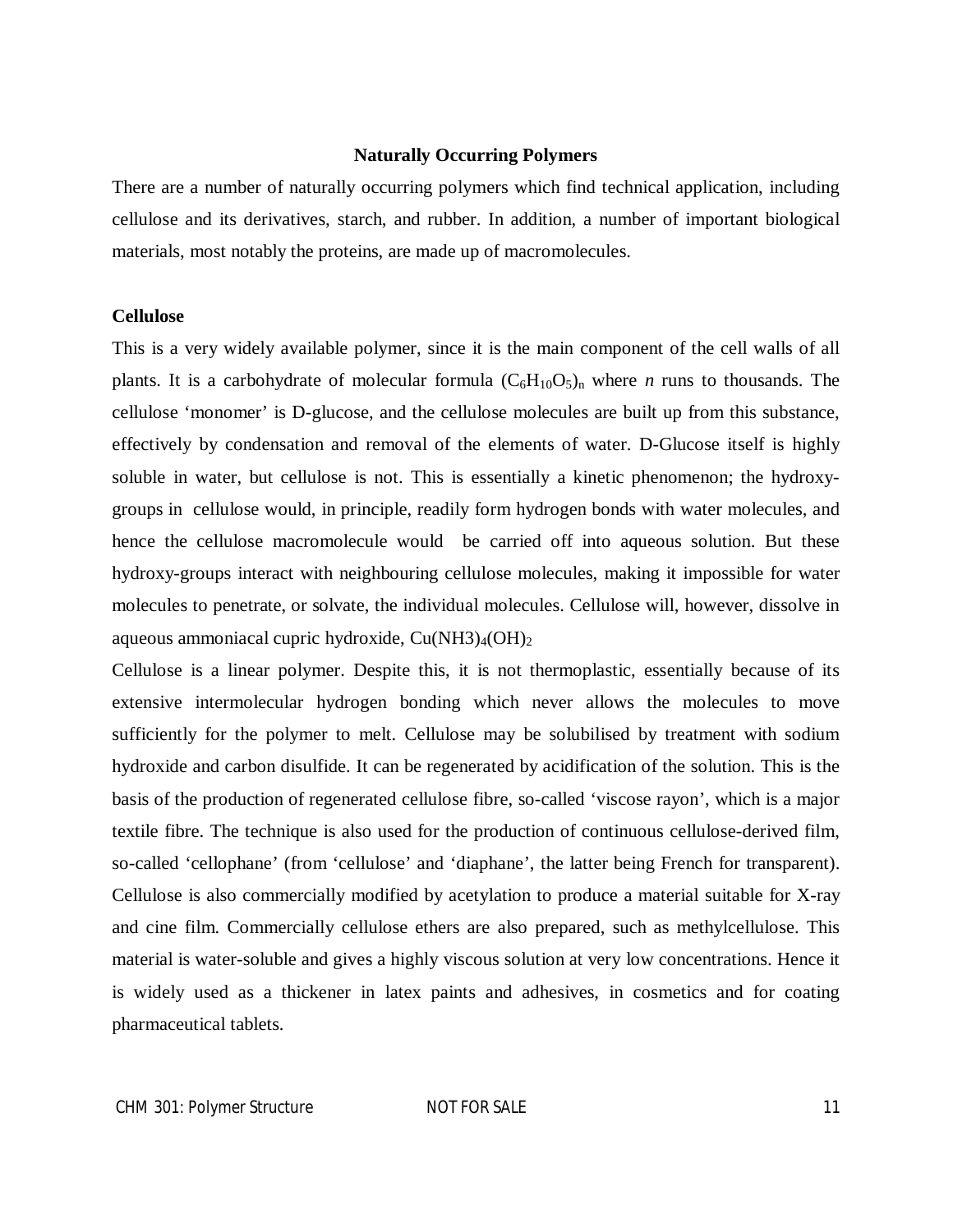### **Starch**

Starch is a widely distributed material which occurs in roots, seeds, and fruits of plants, For commercial use, corn is the principal source, though wheat and potatoes are also used. Starch is extracted by grinding with water, filtering, centrifuging, and drying, a process which yields starch in a granular form.

Starch consists of two components, amylose and amylopectin. The ratio of these varies with the source of the starch, with amylopectin usually predominating and representing some 70-85% of the total mass of the starch. Amylopectin is the polymeric component of starch and consists mainly of glucose units joined at the 1,4 positions. Relative molar mass tends to be very high, e.g. between 7 and 70 million. **A** variety of modified starches are used commercially which are produced by derivatisation to give materials such as ethanoates (acetates), phosphates, and hydroxyalkyl ethers. Modified and unmodified starches are used in approximately equal tonnages, mainly in paper-making, paper coatings, paper adhesives, textile sizes, and food thickeners.

#### **Natural Rubber**

Rubber is obtained from the juice of various tropical trees, mainly the tree *Heuea brasiliensis.*  The juice is a latex consisting of a dispersion of polymer phase at a concentration of about *35%*  by mass, together with traces of proteins, sterols, fats, and salts. The rubber is obtained either by coagulation of the latex with acid, either ethanoic or methanoic, or by evaporation in air or over a flame. The material that results from this process is a crumbly, cheese-like substance, sometimes called raw rubber or caoutchouc. In order to develop the mechanical properties that are considered characteristic of rubber, i.e. so-called rubberlike elasticity, this raw rubber needs further processing, and in particular lightly crosslinking. This is achieved in the process known as **vulcanization.** The polymer in natural rubber consists almost entirely of *cis*poly(isoprene).



*CHM 301: Polymer Structure NOT FOR SALE* 12 The molecules are linear, with relative molar mass typically lying between 300,000 and 500,000. The macromolecular nature of rubber was established mainly by Staudinger in **1922,** when he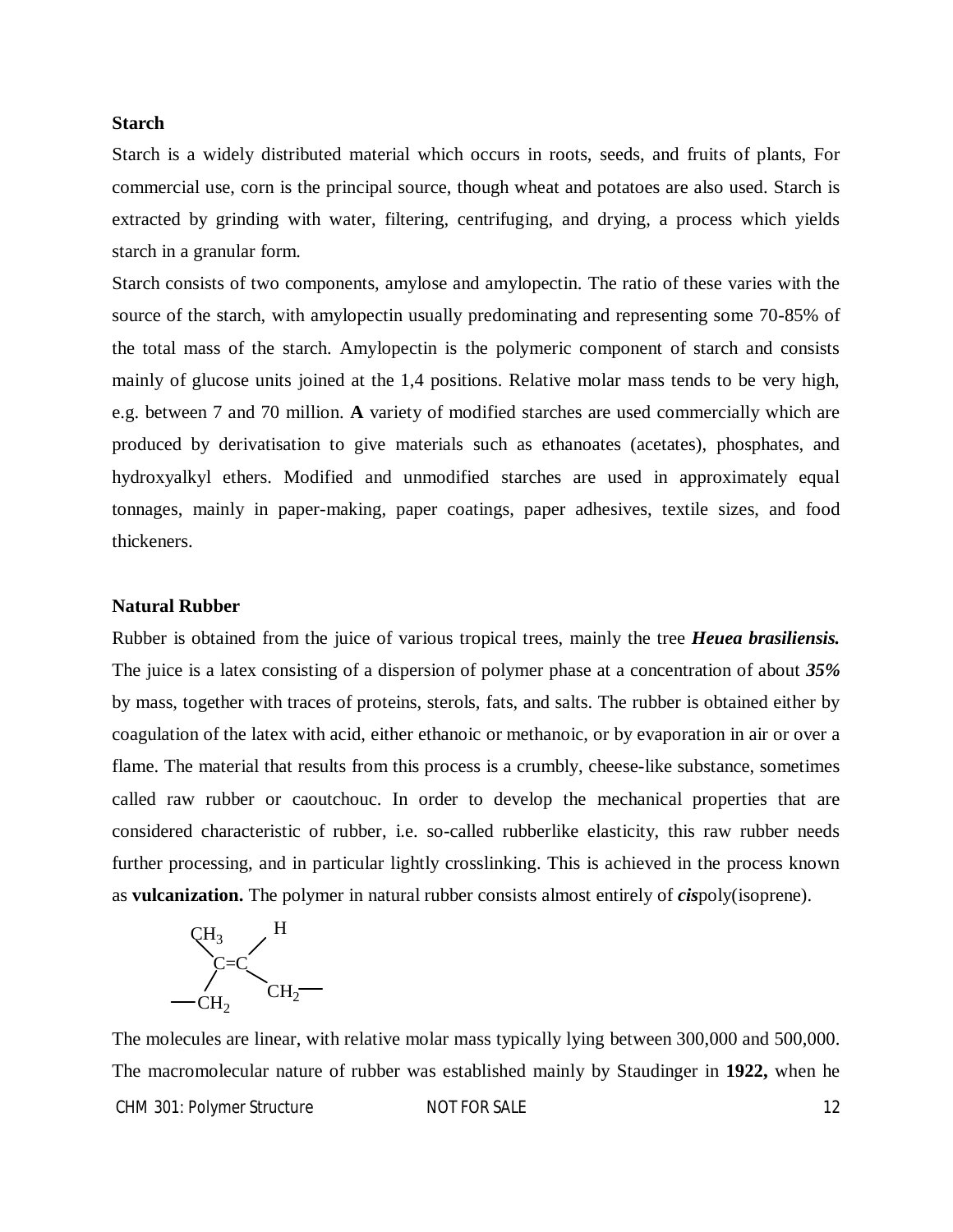hydrogenated the material and obtained a product that retained its colloidal character, rather than yielding fragments of low relative molar mass.

*Vulcanisation* is the term used for the process in which the rubber molecules are lightly crosslinked in order to reduce plasticity and develop elasticity. It was originally applied to the use of sulfur for this purpose, but is now used for any similar process of crosslinking. Sulfur, though, remains the substance most widely used for this purpose.

Sulfur reacts very slowly with rubber, and so is compounded with rubber in the presence of accelerators and activators. Typical accelerators are thiazoles and a typical activator is a mixture of zinc oxide and a fatty acid. The chemistry of the vulcanization reactions is complicated, but generates a three-dimensional network in which rubber molecules are connected by short chains of sulfur atoms, with an average of about five atoms in each chain.

A much more heavily crosslinked material can be obtained by increasing the amount of sulfur in the mixture, so that it represents about a third of the mass of the product. Heating such a mixture of raw rubber and sulfur at  $150^{\circ}$ C until reaction is complete gives a hard, thermoset material that is not at all elastic. This material is called ebonite and is used to make car battery cases.

#### **Proteins**

The proteins are a group of macromolecular substances of great importance in biochemistry. Their very name provides testimony to this - it was coined by Mulder in 1838 from the Greek word 'proteios', meaning 'of first importance'. They appear in all cells, both animal and plant, and are involved in all cell functions. Proteins are linear polyamides formed from a-amino acids. An aamino acid is one in which carboxylic acid and the amino group reside on the same carbon atom.

$$
\begin{array}{c}\nR\rightarrow CH\rightarrow COOH \\
NH_2\n\end{array}
$$

*CHM 301: Polymer Structure NOT FOR SALE* 13 In nature, there are 20 amino acids available for incorporation into the protein chain. They are arranged in a specific and characteristic sequence along the molecule. This sequence is generally referred to as the 'primary structure' of the protein. Also part of the primary structure is the relative molar mass of the macromolecule. As a result of the particular amino acid sequence, the protein molecule adopts a characteristic arrangement, such as symmetrical coils or orderly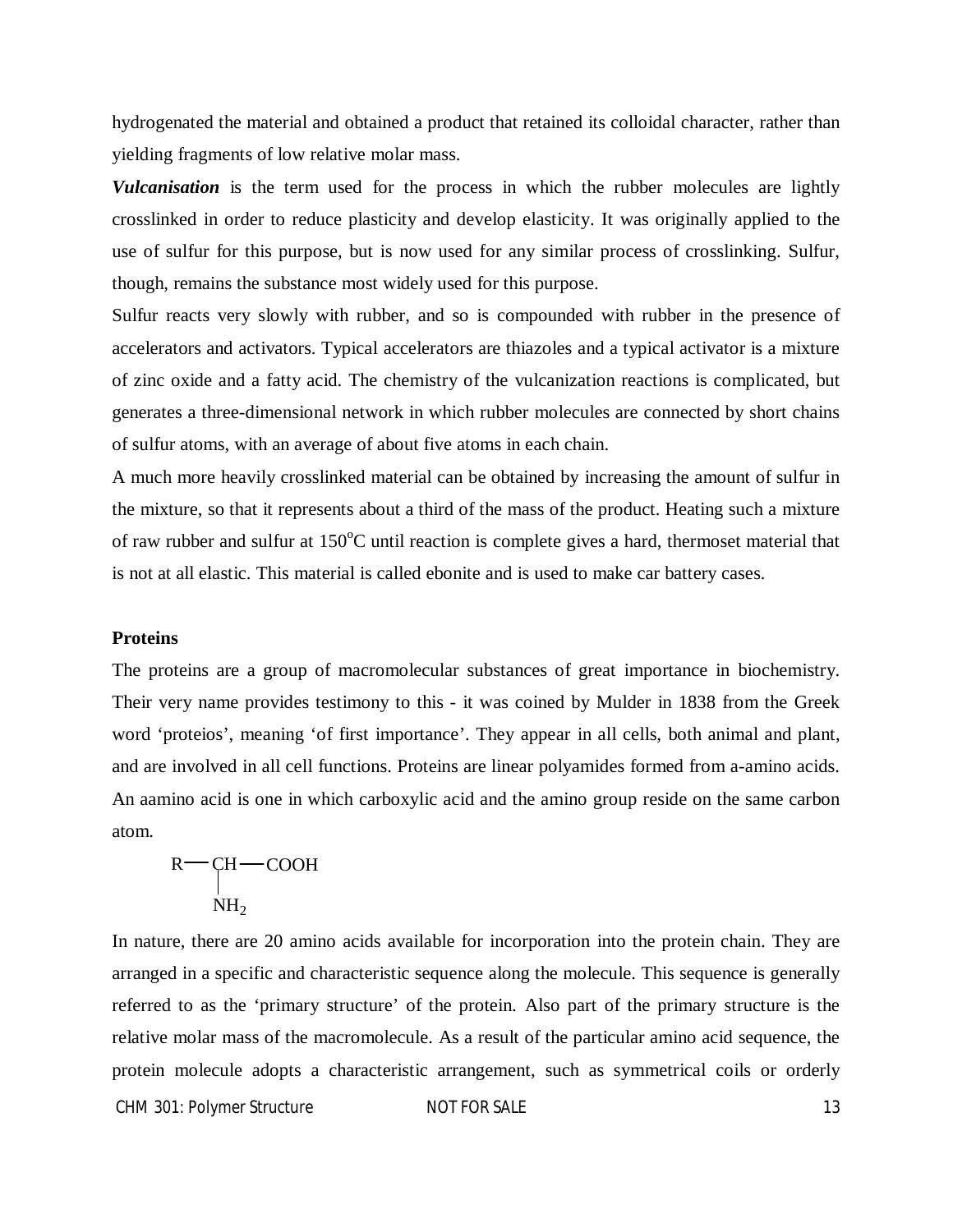foldings. This is known as the 'secondary structure'. Such individual coils or folded structures bring about a longer range stable arrangement called the 'tertiary structure'. Lastly, several protein molecules may join together to form a complex, this final grouping being known as the 'quaternary structure'.

Proteins themselves consist of large molecules with several hundred amino acids in the primary structure. Smaller units, known as polypeptides, may be formed during physiological processes. There is no clear distinction between a protein and a polypeptide; about 200 amino acid units in the primary structure is usually taken to be the minimum for a substance to be considered a protein.

The diversity in primary, secondary, tertiary, and quaternary structures of proteins means that few generalisations can be made concerning their chemical properties. Some fulfill structural roles, such as the collagens (found in bone) and keratin (found in claws and beaks), and are insoluble in all solvents. Others, such as albumins or globulins of plasma, are very soluble in water. Still others, which form part of membranes of cells, are partly hydrophilic ('water-loving', hence water-soluble) and partly lipophilic ('lipid-loving', hence fat-soluble).

Because proteins are not composed of identical repeating units, but of different amino acids, they do not fall within the formal definition of polymers. They are nevertheless macromolecular and techniques developed for the study of true polymers have been applied to them with success.

## **Poly** ( **3-hydroxybutyrate)**

Poly(3-hydroxybutyrate) is a bacterial polyester that behaves as an acceptable thermoplastic, yet can be produced from renewable agricultural feedstocks and is biodegradable.



poly(3-hydroxybutyrate)

It is typically produced not in the pure state, but formed alongside minor amounts of poly(3 hydroxyvalerate). The ratio of these two polymers in a given sample is determined by the ratio of